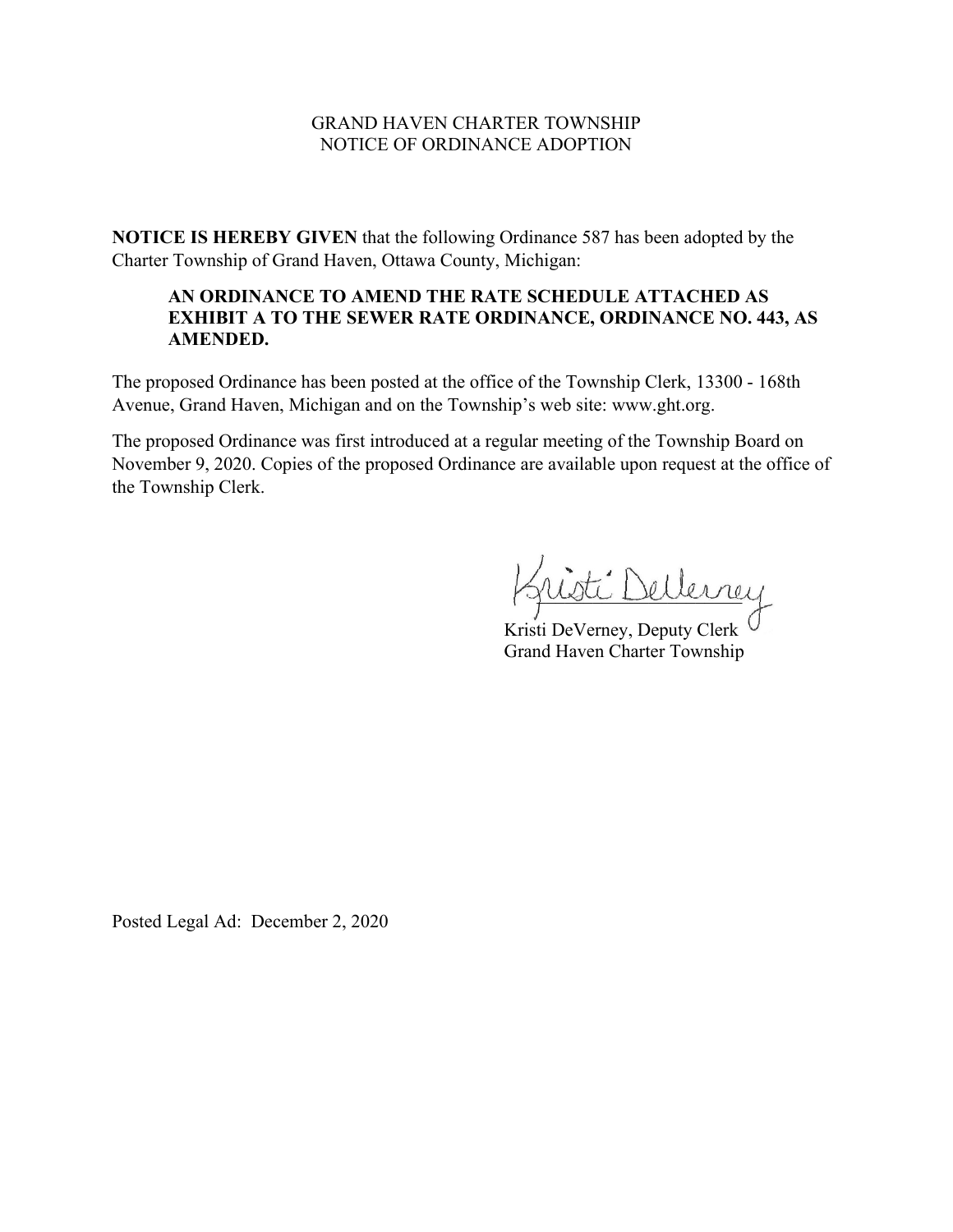## **ORDINANCE NO. 587 SEWER RATE AMENDMENT ORDINANCE**

**An Ordinance to amend the Rate Schedule attached as Exhibit A to the Sewer Rate Ordinance, Ordinance No. 443, as amended.**

**THE CHARTER TOWNSHIP OF GRAND HAVEN, OTTAWA COUNTY, MICHIGAN, ORDAINS:**

## **Sec. 1 RATE SCHEDULE**

**The rate schedule attached as Exhibit A to the Charter Township of Grand Haven Sewer Rate Ordinance per Section 2.1 of that ordinance is updated and amended in relevant part by the rate schedule attached as Exhibit AA to this Ordinance. Any portion of Exhibit A not addressed or affected by the attached Exhibit AA shall remain in effect as is.**

## **Sec. 2 EFFECTIVE DATE**

**This Ordinance was approved and adopted by the Township Board of the Charter Township of Grand Haven, Ottawa County, Michigan, at a regular Board meeting on November 23, 2020, after introduction and a first reading at a regular Board meeting on November 9, 2020, and publication after first reading as required by Act 359 of the Michigan Public Acts of 1947, as amended. This Ordinance shall be effective January 1, 2021.**

**Mark Reenders, Township Supervisor Laurie Larsen, Township Clerk**

**\_\_\_\_\_\_\_\_\_\_\_\_\_\_\_\_\_\_\_\_\_\_\_\_\_\_\_\_\_\_\_ \_\_\_\_\_\_\_\_\_\_\_\_\_\_\_\_\_\_\_\_\_\_\_\_\_\_\_\_\_\_**